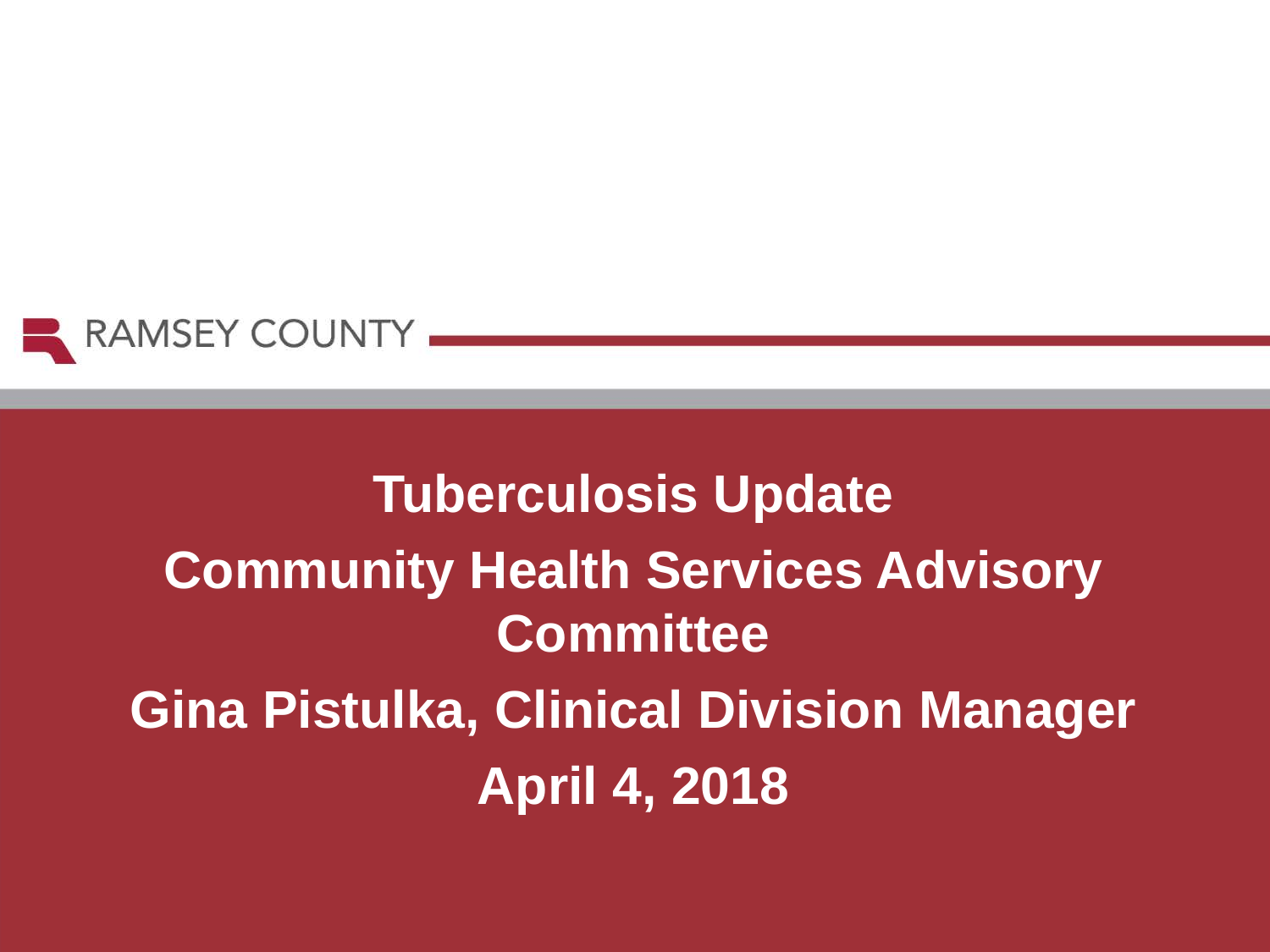

#### **Overview of Presentation**

- What is TB?
- How did we get here?
- Current outbreak overview
- St. Paul-Ramsey County response and current efforts
- Next steps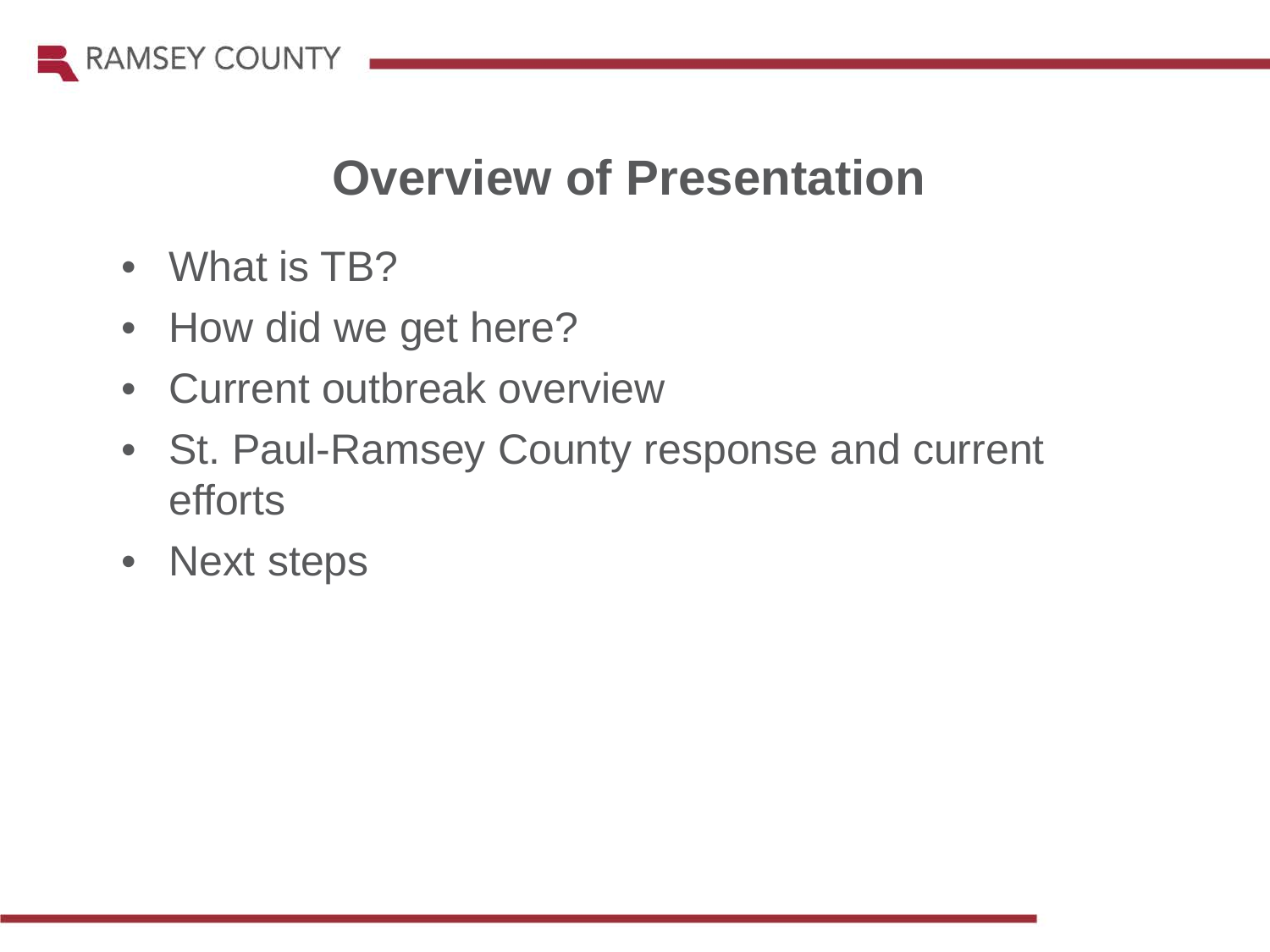# TB 101: Transmission & Pathogenesis

- Bacteria, caused by *Mycobacterium* tuberculosis
- Spread by airborne "droplet nuclei" generated by:
	- Talking, yelling, singing, coughing, sneezing
	- Family members and close contacts
- Two phases:
	- Latent TB infection (LTBI)
	- Active TB
- Most commonly found in the lungs, but can be anywhere in the body
- Treatable with antibiotics
	- LTBI: 3-9 months, 1-2 medications
	- Active TB: 6-24 months (multiple medications)

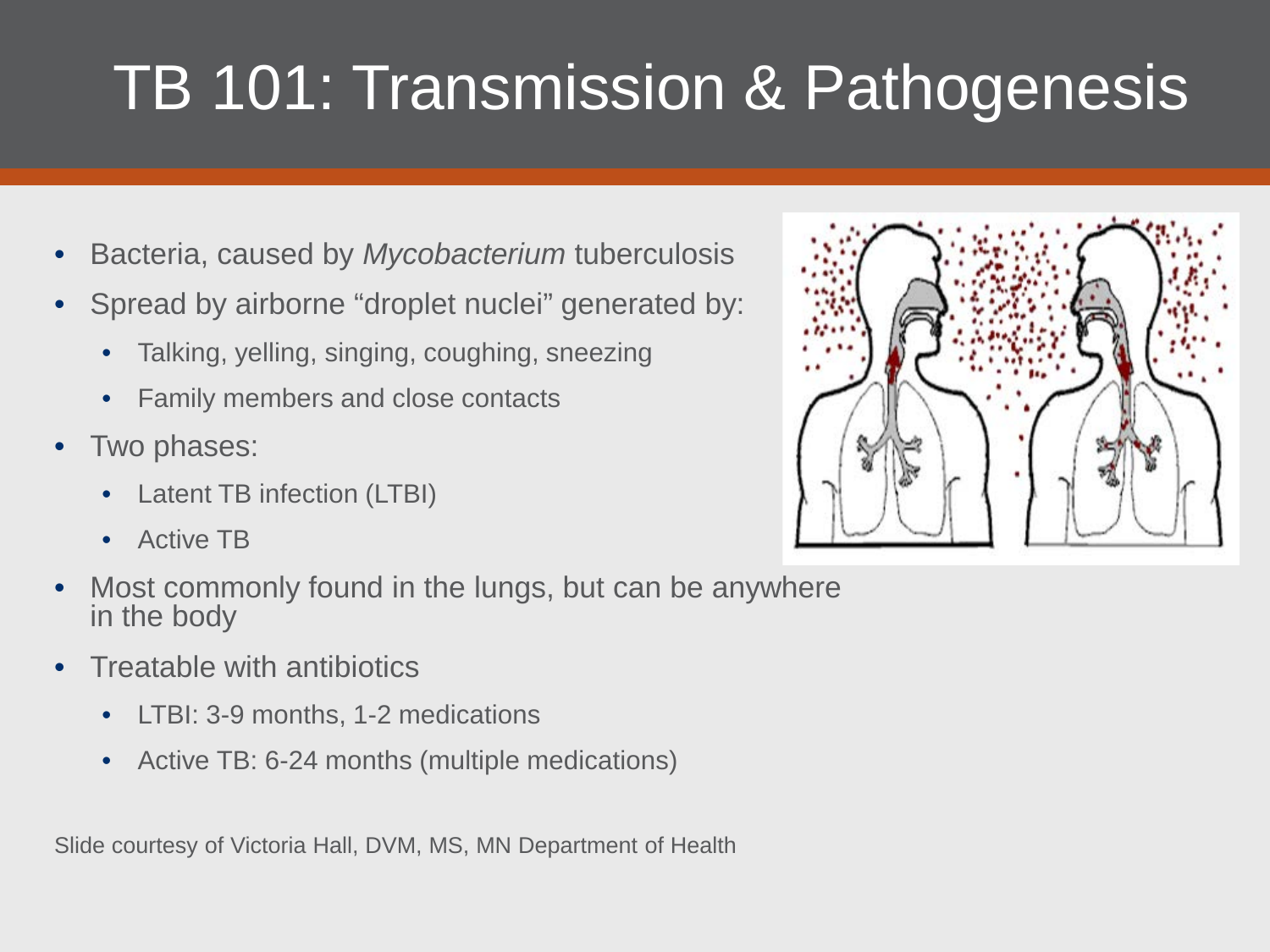

#### **LTBI and Active TB Overview**

| Phase 1:                                                                                                      | Phase 2:                                                                                                                  |
|---------------------------------------------------------------------------------------------------------------|---------------------------------------------------------------------------------------------------------------------------|
|                                                                                                               | <b>Active TB</b>                                                                                                          |
| Small amount of TB bacteria in the body.<br>Bacteria are alive but not active.                                | Large amount of TB bacteria in the body.<br>Bacteria multiply and can spread<br>throughout the body.                      |
| Do not have any TB symptoms. TB skin<br>test or TB blood test is positive. Chest x-<br>ray is usually normal. | Usually have one or more symptoms.<br>May have positive TB skin test or TB<br>blood test. Chest x-ray may be<br>abnormal. |
| Cannot spread TB to others but are at<br>risk for developing active TB. Isolation<br>not necessary.           | May be able to spread TB to others. May<br>require respiratory isolation.                                                 |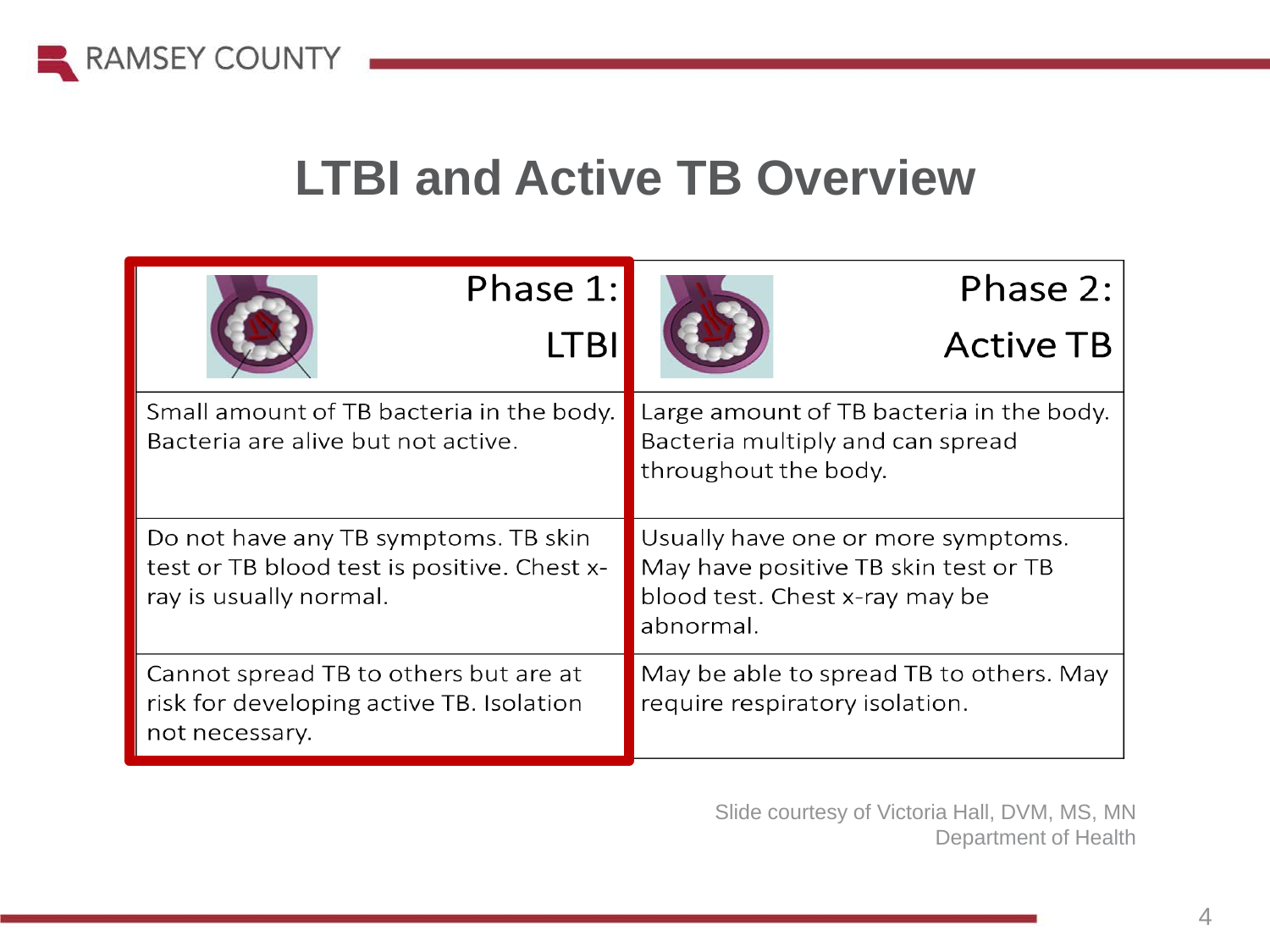

#### **LTBI and Active TB Overview**

| Phase 1:                                                                                                      | Phase 2:                                                                                                                  |
|---------------------------------------------------------------------------------------------------------------|---------------------------------------------------------------------------------------------------------------------------|
|                                                                                                               | <b>Active TB</b>                                                                                                          |
| Small amount of TB bacteria in the body.<br>Bacteria are alive but not active.                                | Large amount of TB bacteria in the body.<br>Bacteria multiply and can spread<br>throughout the body.                      |
| Do not have any TB symptoms. TB skin<br>test or TB blood test is positive. Chest x-<br>ray is usually normal. | Usually have one or more symptoms.<br>May have positive TB skin test or TB<br>blood test. Chest x-ray may be<br>abnormal. |
| Cannot spread TB to others but are at<br>risk for developing active TB. Isolation<br>not necessary.           | May be able to spread TB to others. May<br>require respiratory isolation.                                                 |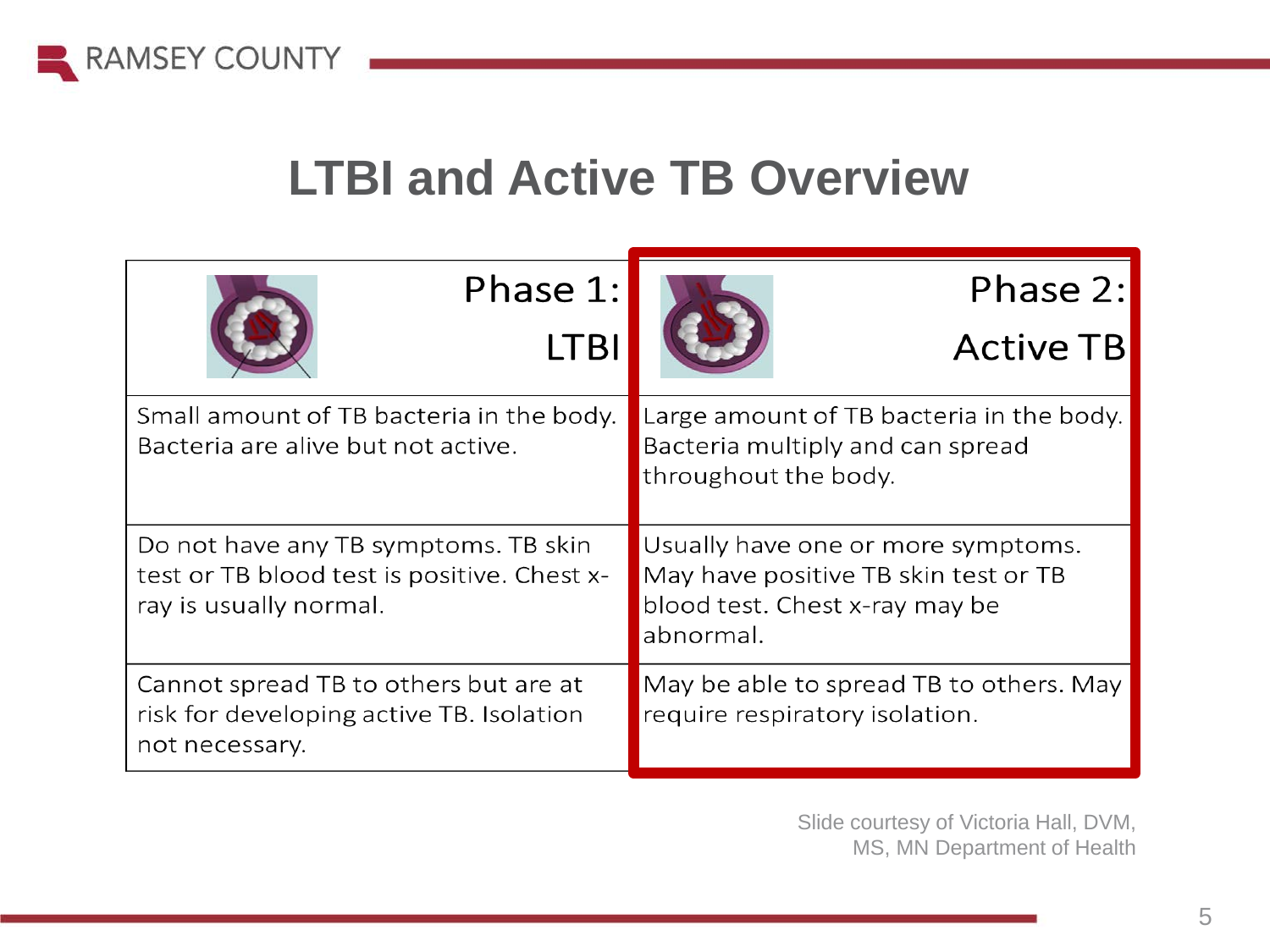

# **Risk Factors for Progressing from Latent to Active TB**

- HIV
- New TB infection (< 2 years)
- Age < 5 years
- Immune suppression (certain cancers and medications)
- Diabetes
- End stage kidney disease
- Undernutrition
- Substance abuse
- Scarring/fibrosis on chest x-ray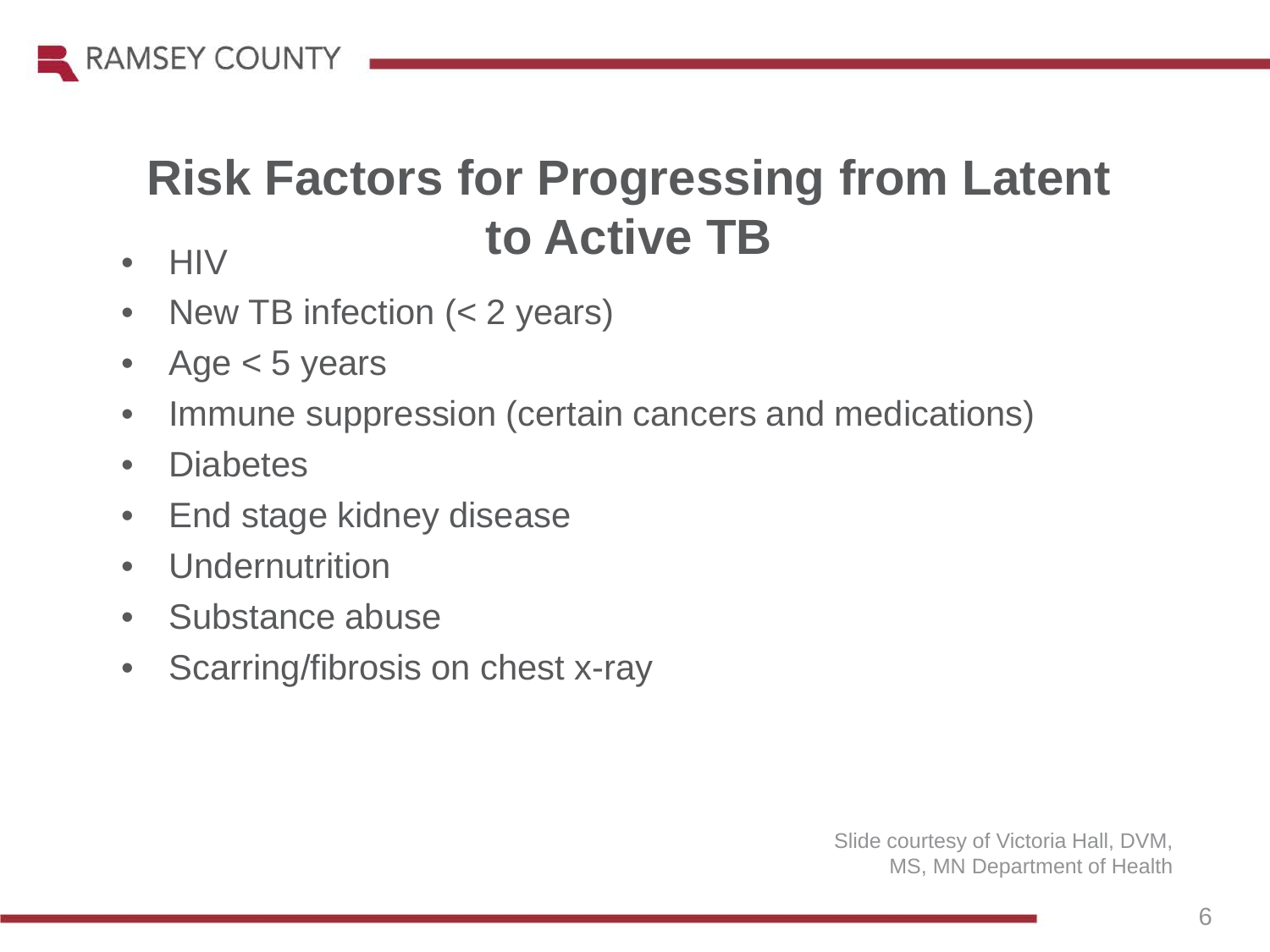

# **How Did We Get Here?**

- In summer/fall 2016, MDH noticed  $\uparrow$  in # of Hmong TB cases
- MDH began noticing  $\uparrow$  in # of MDR TB cases in Hmong community
- Ramsey Co. investigations discovered possible link in a single setting for a few Hmong MDR cases
- CDC involved; additional genetic testing performed to see if recent transmission may have occurred among cluster of Hmong MDR cases
	- Also considered: timing and similar demographics of MDR cases
- CDC Epi Aid came to MN in March of 2017 to aid in data analysis, defining exposure, establishing infectious periods, and identifying contacts Slide courtesy of Victoria Hall, DVM,

MS, MN Department of Health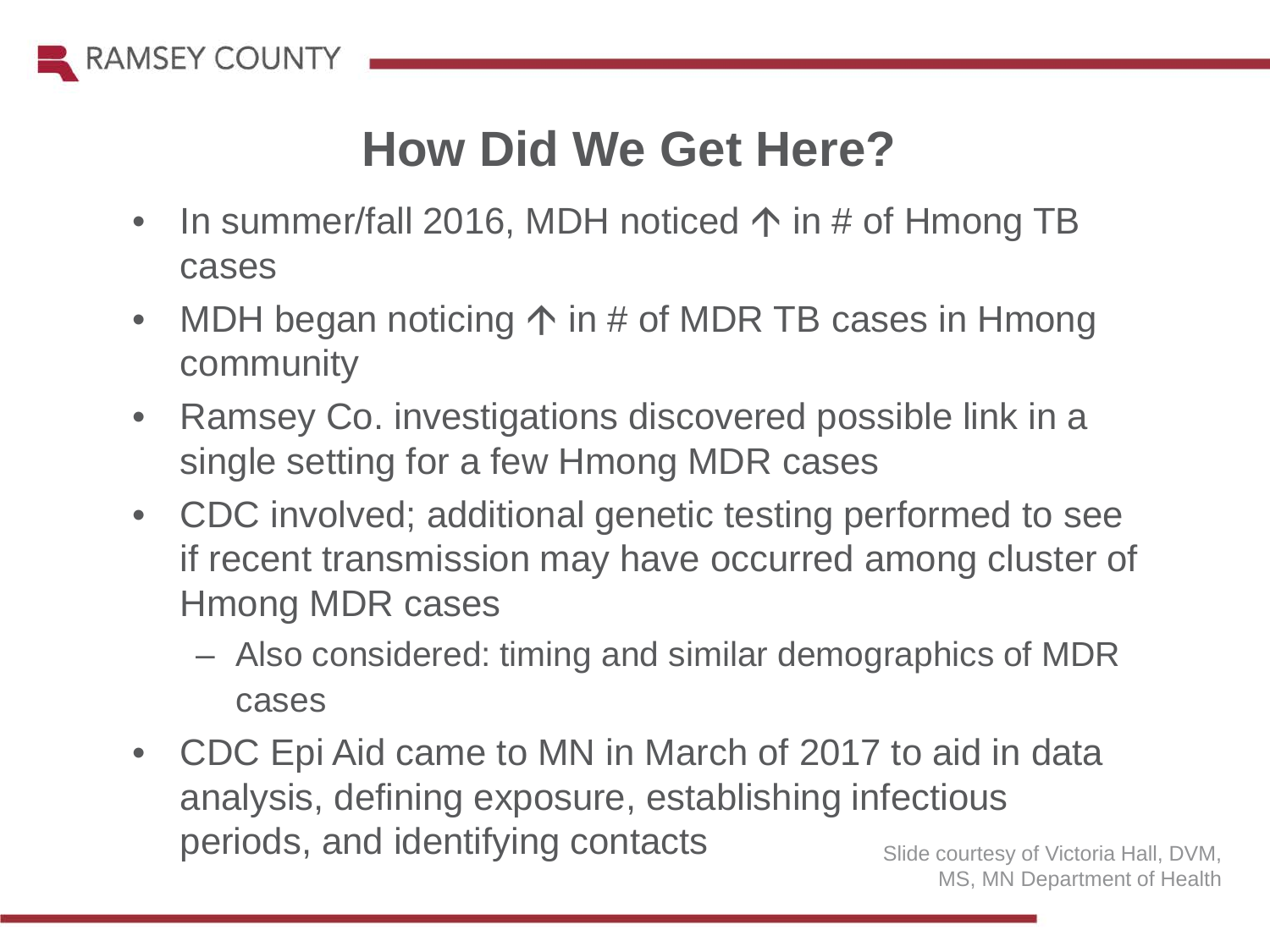

### **Characteristics of the Population**

- All TB cases in Hmong community in MN, 2011-2016: 68% in Ramsey County; 8% of all cases in MN
	- 88% born outside of US
		- 77% were diagnosed with TB > 10 years after arrival
		- 15% history of LTBI treatment
- MDR outbreak in Wat refugee camp in Thailand
- Elders average age 71 years
- Medical risk factors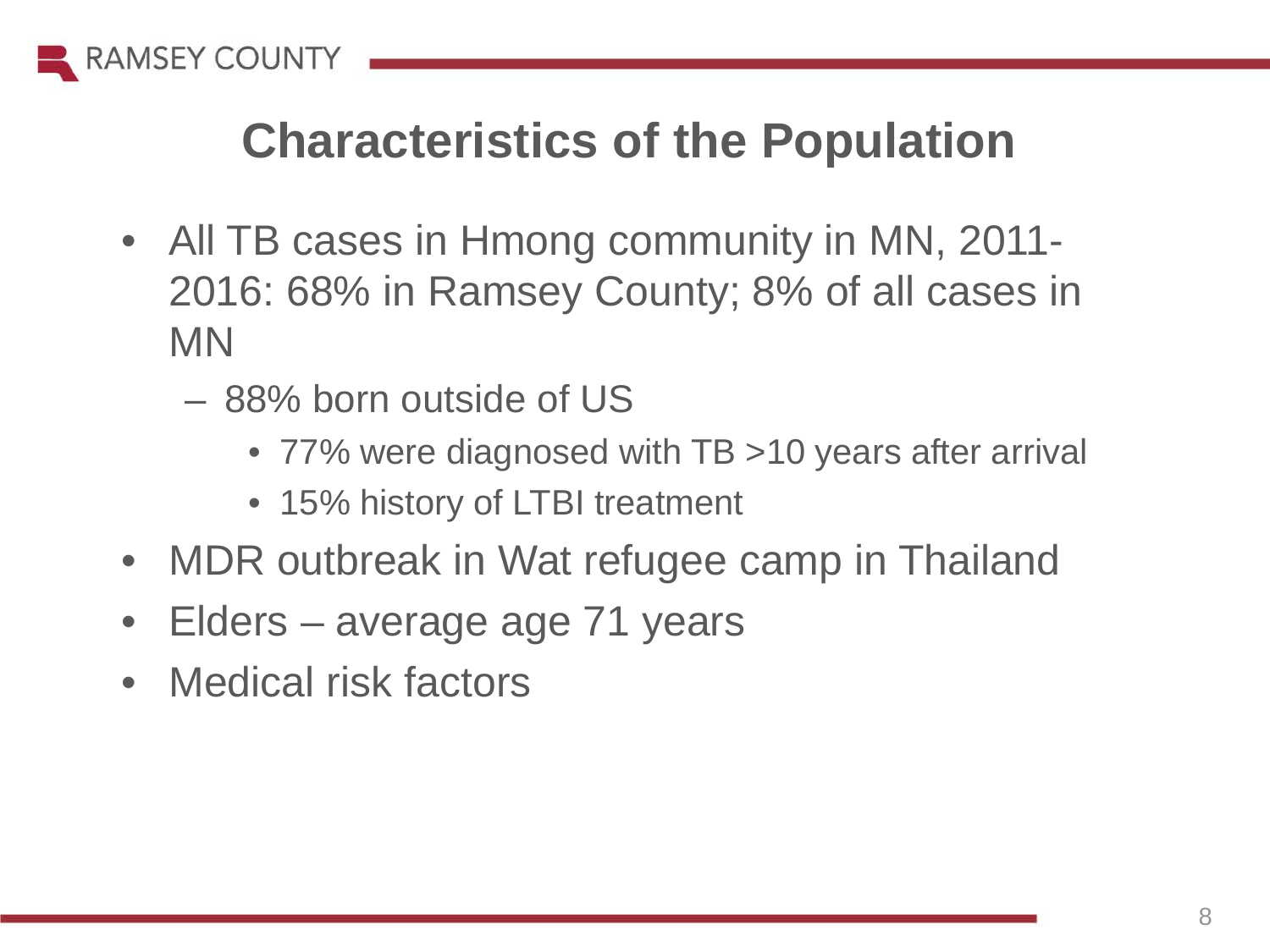#### **Update as of 3/7/18: Multidrug-Resistant TB (MDR TB) Cases in MN\***



\* Includes burden cases: patients treated for MDR TB but not included in official CDC statistics (e.g. clinical case with exposure to MDR TB, non-countable case, and patient for which initial susceptibilities could not be done)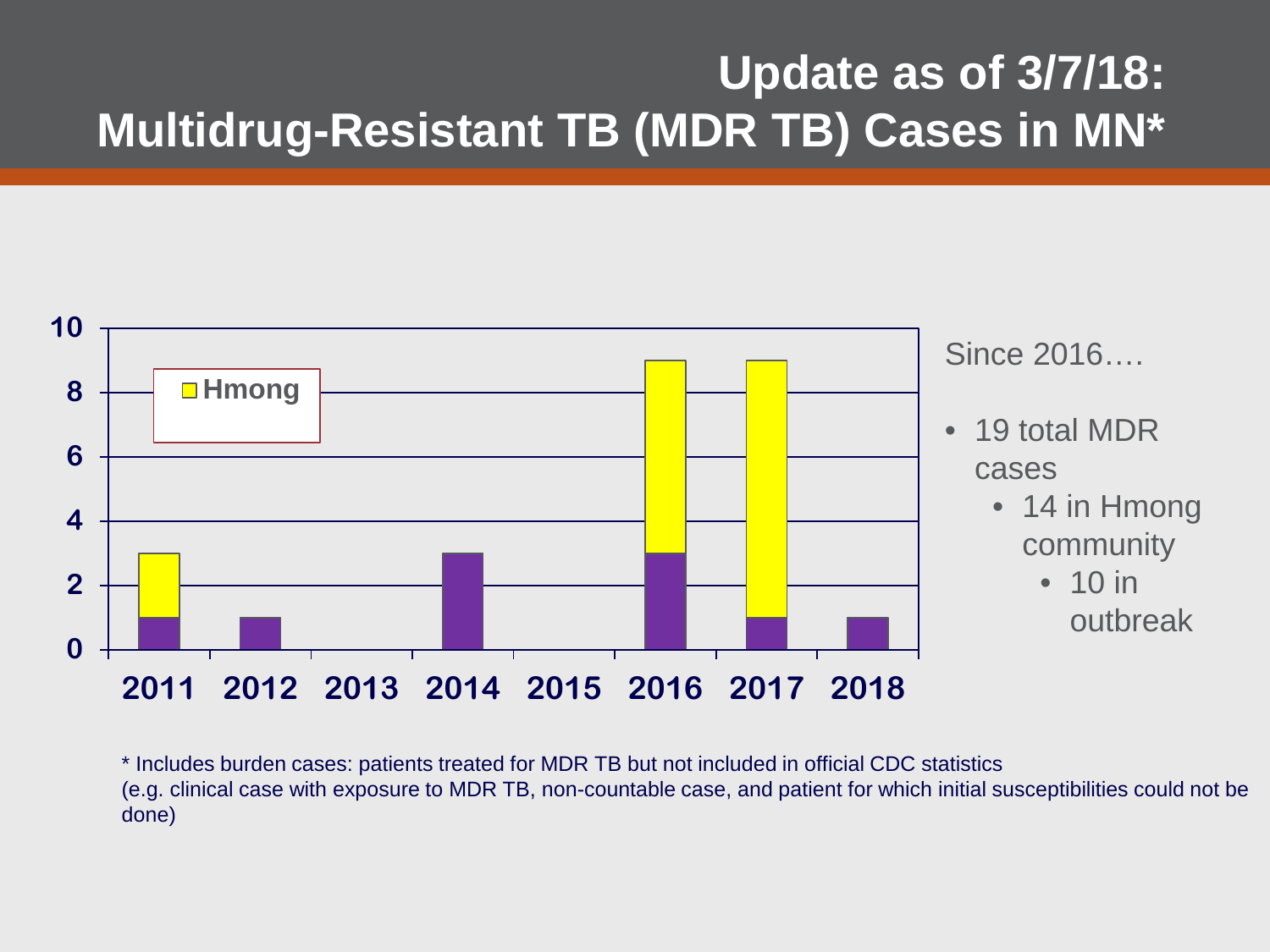

# **Epi summary of MDR TB cases in MN, 2016-present** as of 3.7.18

|                                                                                                              | 2016                | 2017                | 2018 cases<br>to date | <b>Total from</b><br>2016-2018 to<br>date |
|--------------------------------------------------------------------------------------------------------------|---------------------|---------------------|-----------------------|-------------------------------------------|
| <b>Total MDR TB cases</b>                                                                                    | 9                   | 9                   | $\mathbf{1}$          | 19                                        |
| <b>Total Hmong MDR TB cases</b>                                                                              | 6                   | 8                   | $\Omega$              | 14                                        |
| Ramsey County<br><b>Washington County</b>                                                                    | 5<br>1              | 8<br>0              |                       | 13<br>1                                   |
| Link to senior center                                                                                        | 3                   | 6                   |                       | 9                                         |
| $Died - all causes$<br>Died from TB*                                                                         | 3<br>1              | 3<br>2              |                       | 6<br>3                                    |
| Outbreak cases = related cluster of Hmong MDR TB (based<br>on WGS, epidemiology, and clinical information)** | $\overline{4}$      | $6***$              | $\Omega$              | $10**$                                    |
| Ramsey County                                                                                                | $\overline{4}$      | 6                   |                       | 10                                        |
| Link to senior center                                                                                        | 3                   | 5                   |                       | 8                                         |
| $Died$ – all causes<br>Died from TB*                                                                         | $\overline{2}$<br>0 | $\overline{2}$<br>1 |                       | 4                                         |

*\*Most recent patient who died (patient #13) is currently not noted as having died from TB-related causes.*

*\*\*One Hmong MDR case in 2017 (patient #12) with link to senior center was excluded from these outbreak numbers due to different mutations for drug resistance, distance from other outbreak cases on WGS map, and possible MDR TB exposure in Wat refugee camp; patient is still included in "Total MDR TB cases" and "Total Hmong MDR TB cases" totals at the top of the table.*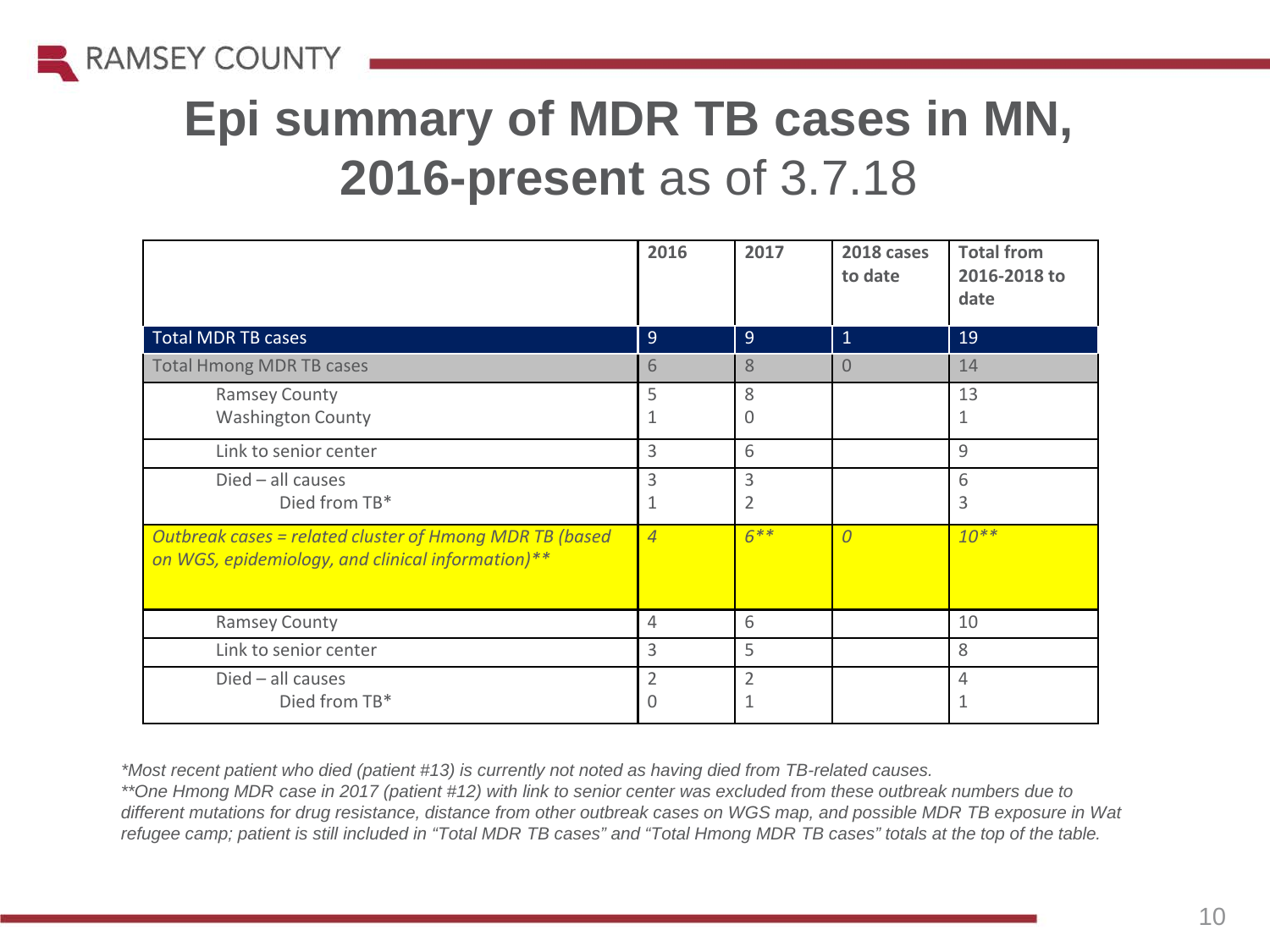

#### **Whole Genome Sequencing**

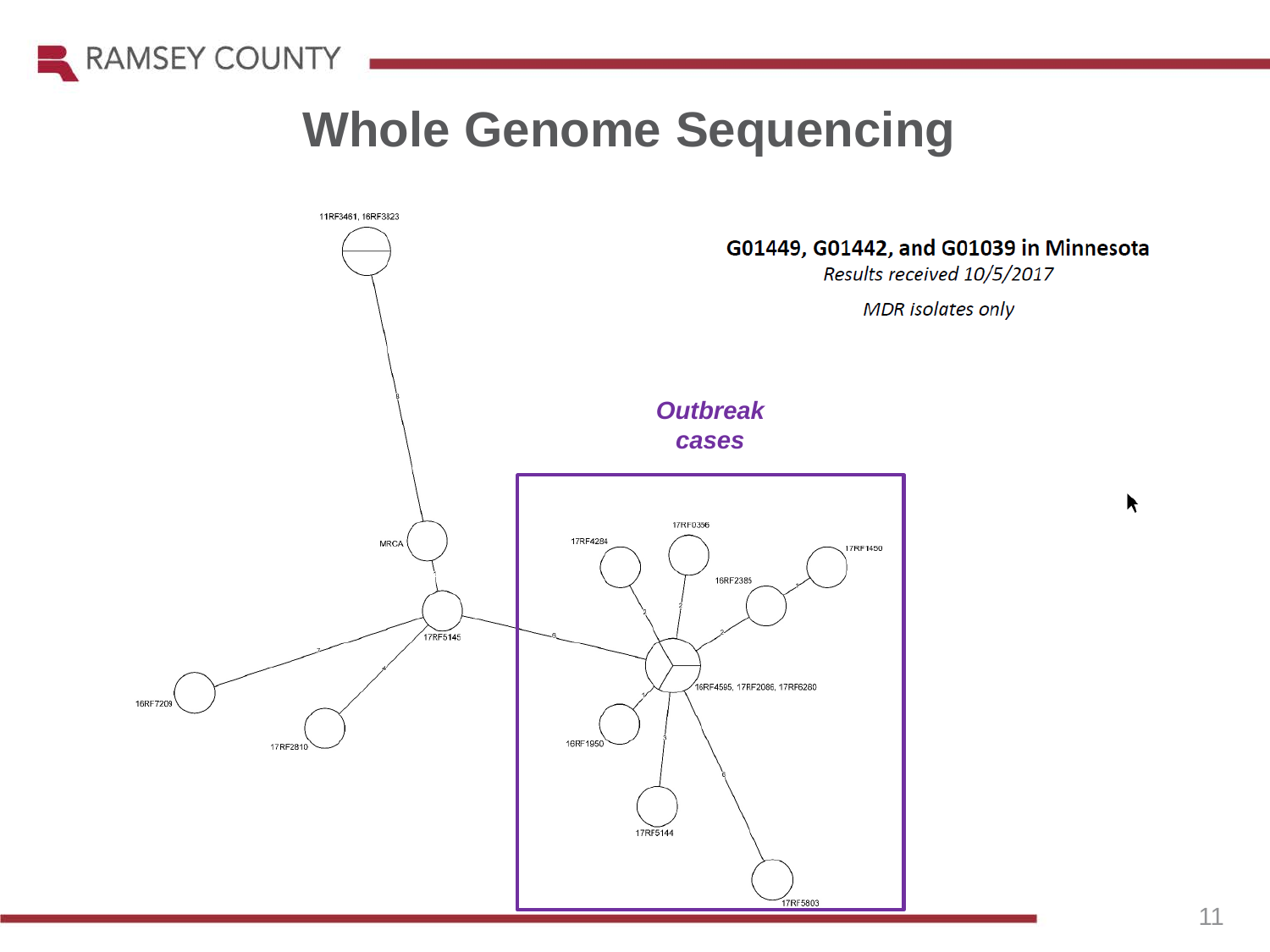

# **Saint Paul-Ramsey County Public Health**

- TB Clinic
	- Provide TB diagnostic screenings and treatment for patients with active and LTBI
	- Adults and children
	- Provide medical oversight, nurse case management, directly observed therapy (DOT)
- Contact Investigations
	- Collaborates with clinical staff to conduct interviews with case
	- Determines household and community exposures
	- Follows up with contacts to ensure contacts with highest risk are screened (symptoms, blood/skin test, may include chest x-ray)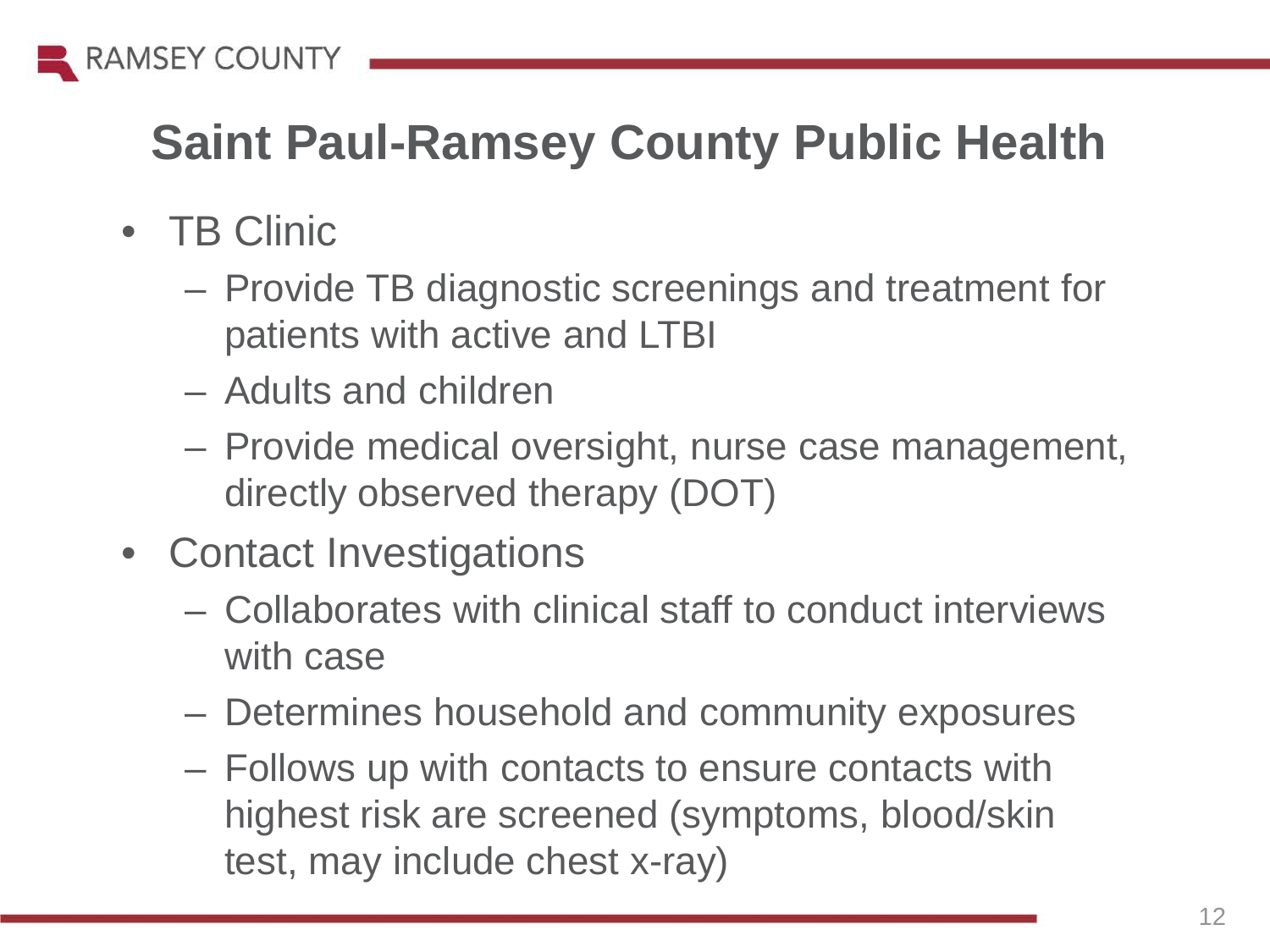

## **St. Paul – Ramsey County Response**

- March 2017 Incident Command Structure
- April 2017 Co-command ICS with Minnesota Department of Health
- May 2017 Community Screening Event at Hmong Senior Center
- September 2017 Follow up Community Screening Event at Hmong Senior Center
- In-home TSTs and IGRAs with PHN, lab tech and contact investigators
- Collaborative effort with MDH to reach community providers, Hmong18 Clan Council, Hmong Healthcare Coalition, community at-large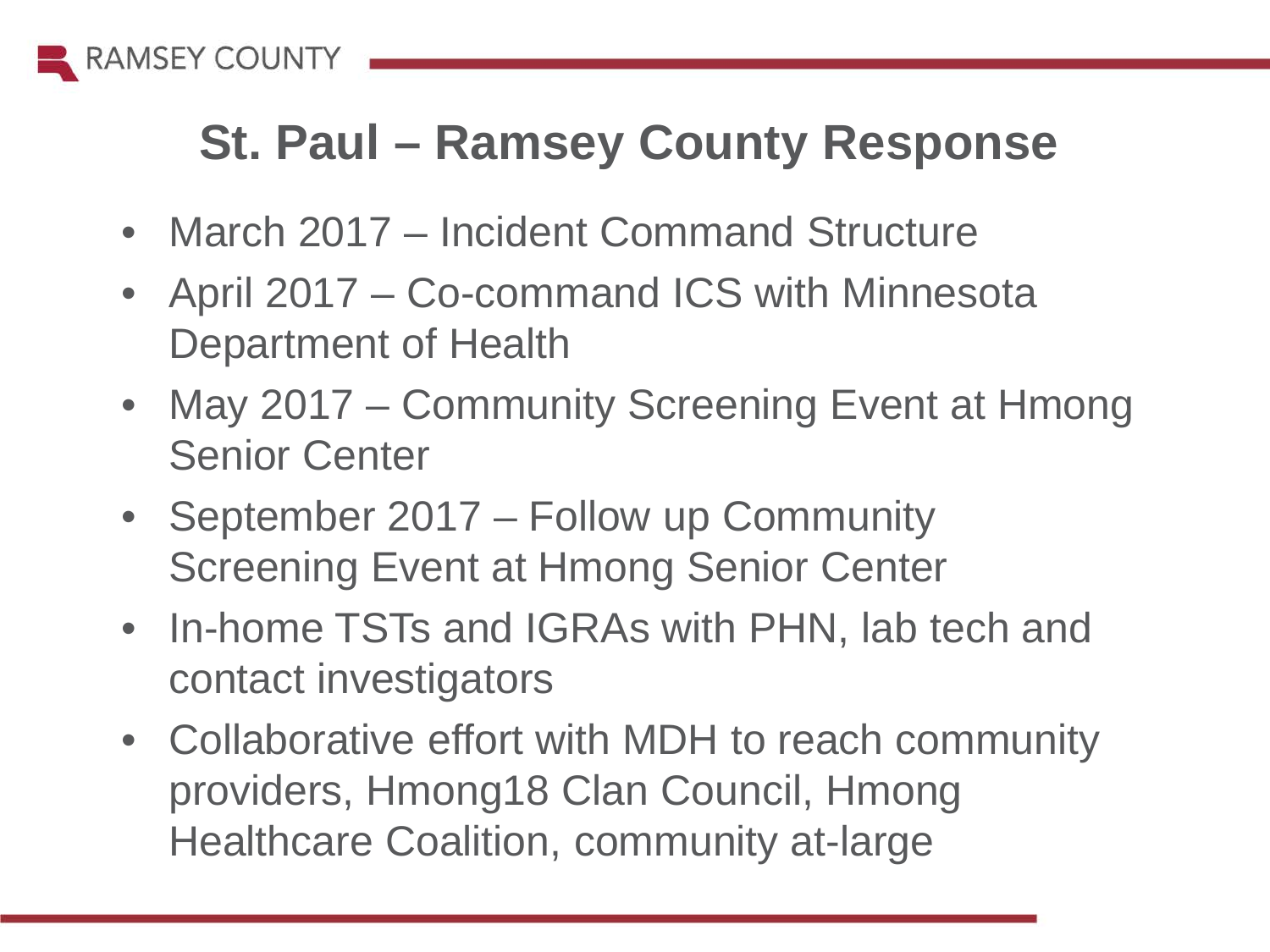

# **Clinical Services and Health Protection Staffing Timeline – County Investment**

- County Investment: 2017 total: \$358,024.45; So far in 2018 \$81,384
- May 2017 Transfer of 1 CHW from Family Health Division
- Activated PHNs in Family Health and Healthy Communities to support screening events and ongoing media outreach
- June 2017 Retirement of Dr. Neal Holton; Dec 2017 Hire Dr. Joel McCullough, Medical Director
- September 2017 –Transfer of 2 more CHWs for DOT
- October 2017 Board of Commissioners approves 3.5 FTEs for Clinical and Health Protection Divisions
- December 2017 present: Hire 1 PHN, 2 contact investigators
- Collaboration with Social Services for mental health services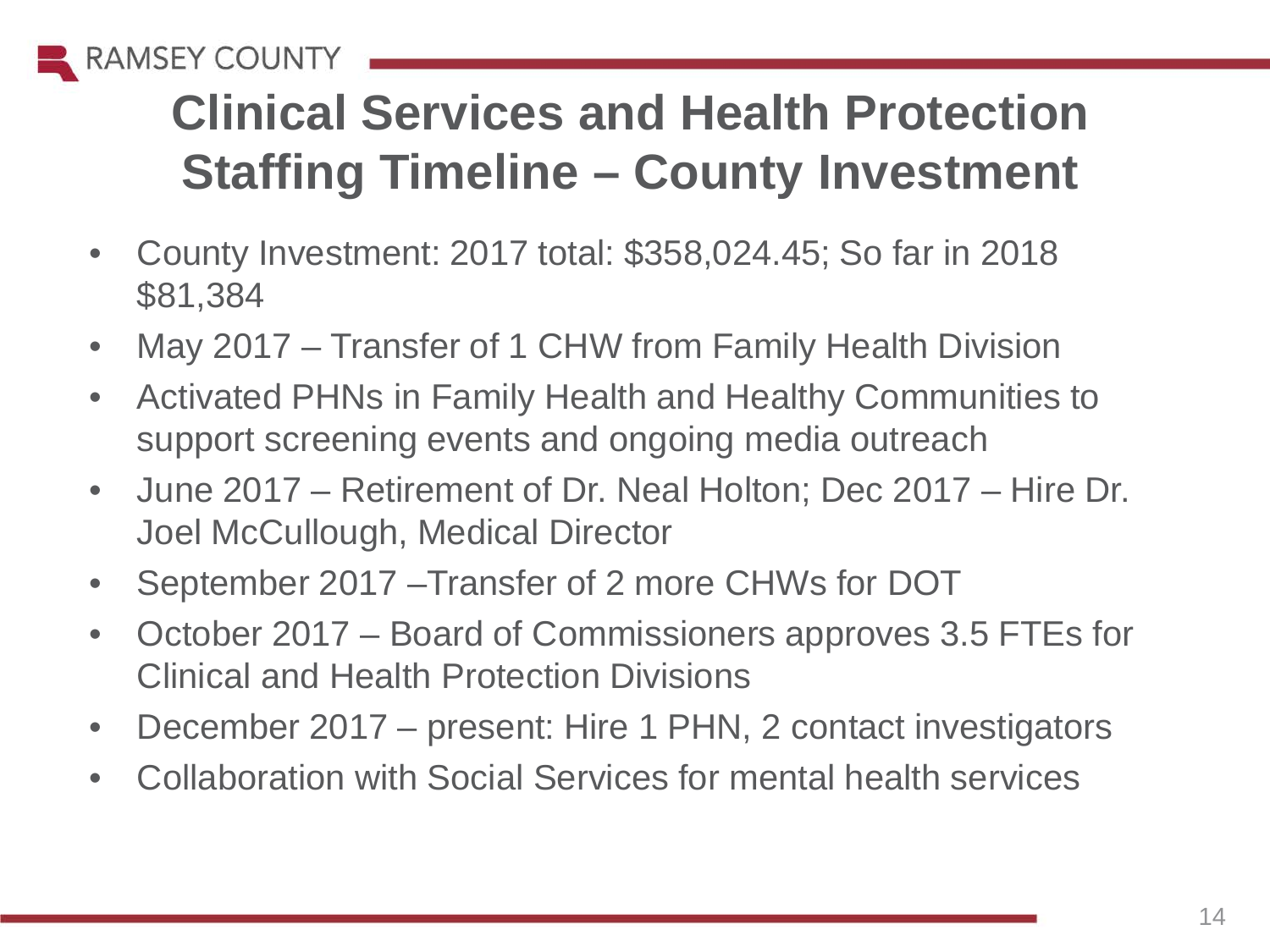

### **Center for Disease Control**

- Technical Assistance in January and February 2018 (3 weeks total)
- Recommendations included medical protocols, staffing, policies and procedures, infection control/engineering changes, and training.
- Public Health Advisor (PHA) June 2018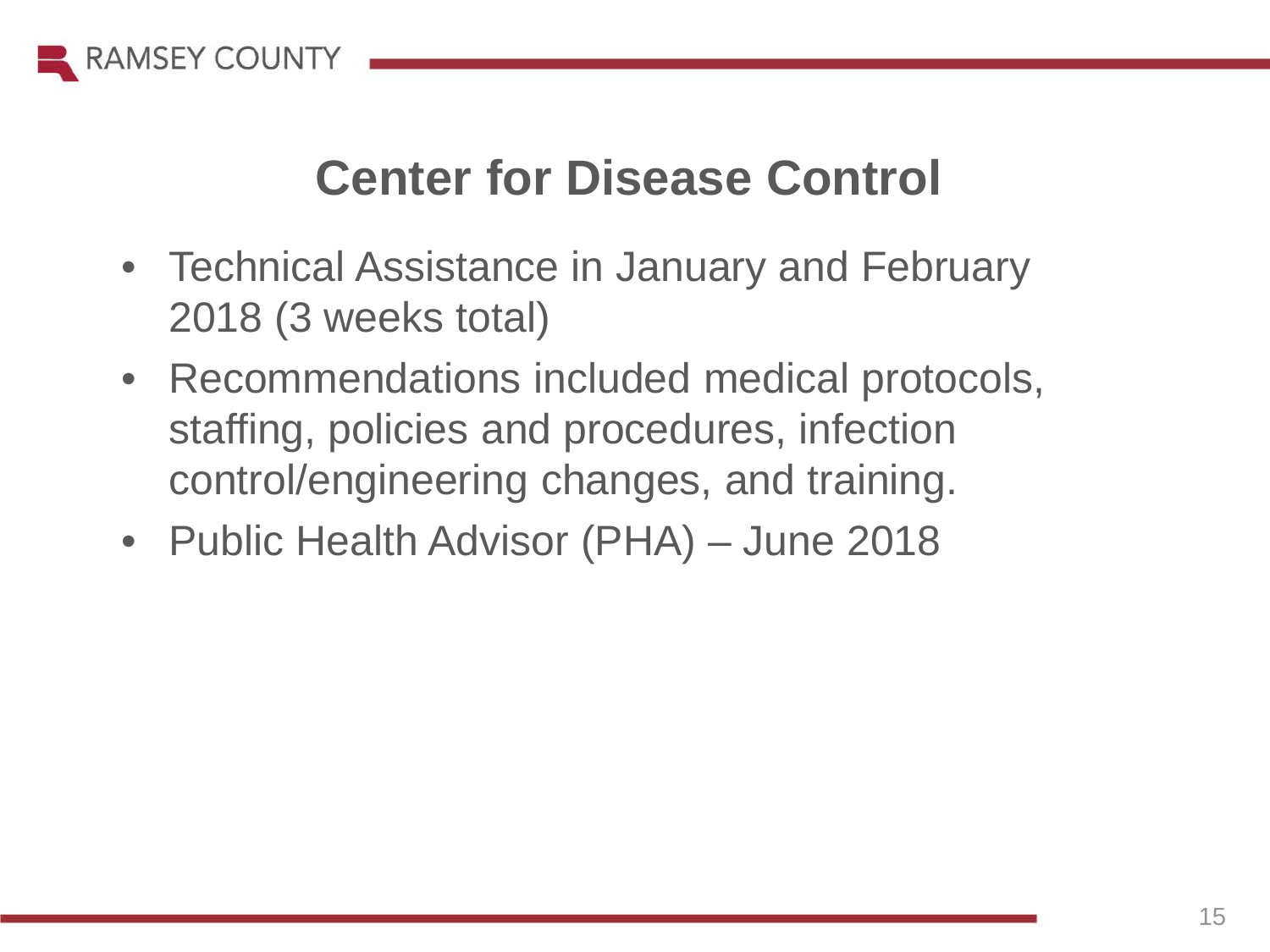

### **Current Efforts**

- Changes to workforce structure
- Training
- Environmental upgrades
- Development and updating policies and procedures
- Continued focus and efforts in ongoing contact investigations (Hmong and Karen) and patient follow-up
- Continued medical and case management
- Tracking all contacts from outbreak (see graphs)
- Follow up to any new cases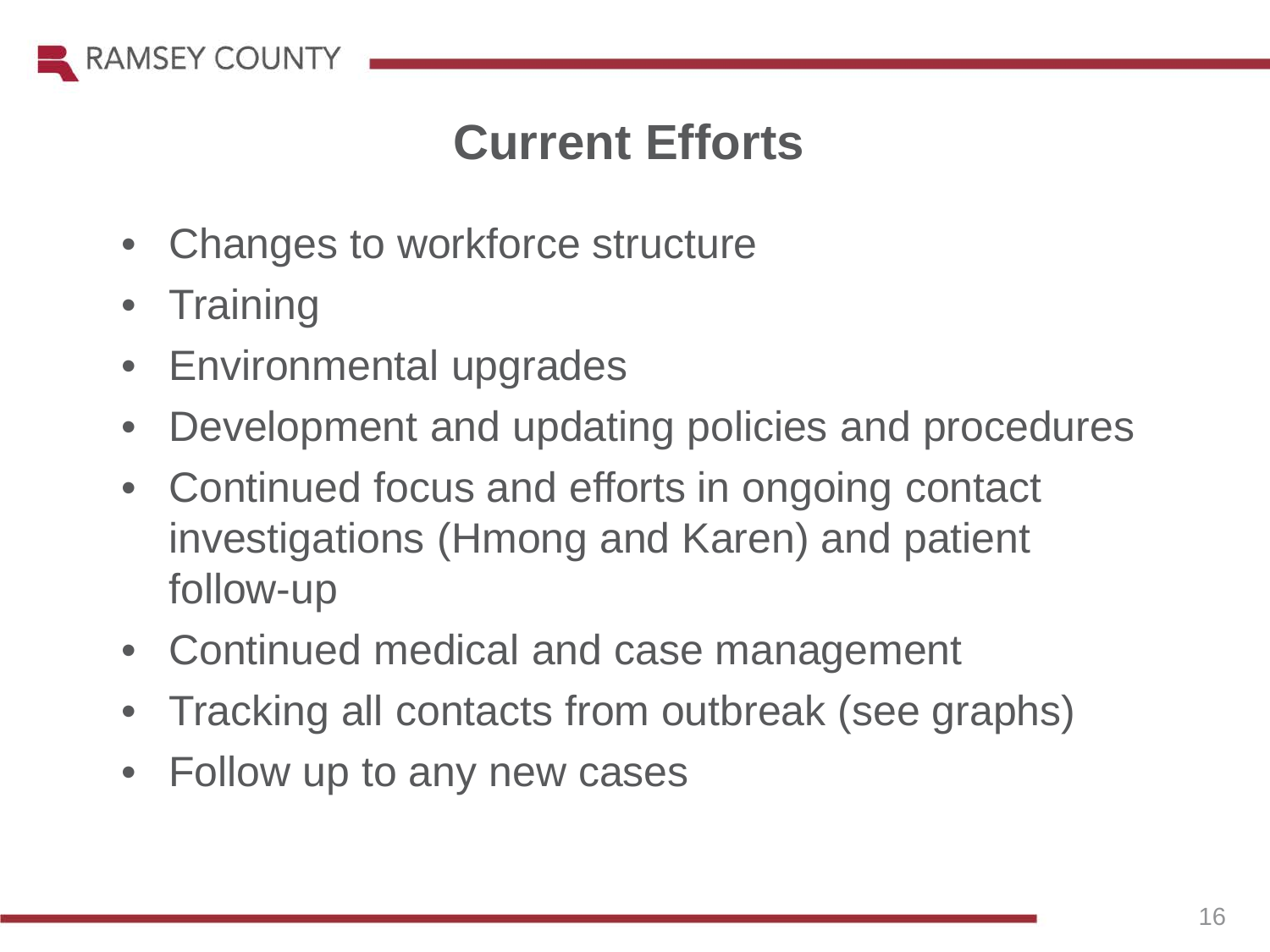

#### **Contact Investigation**

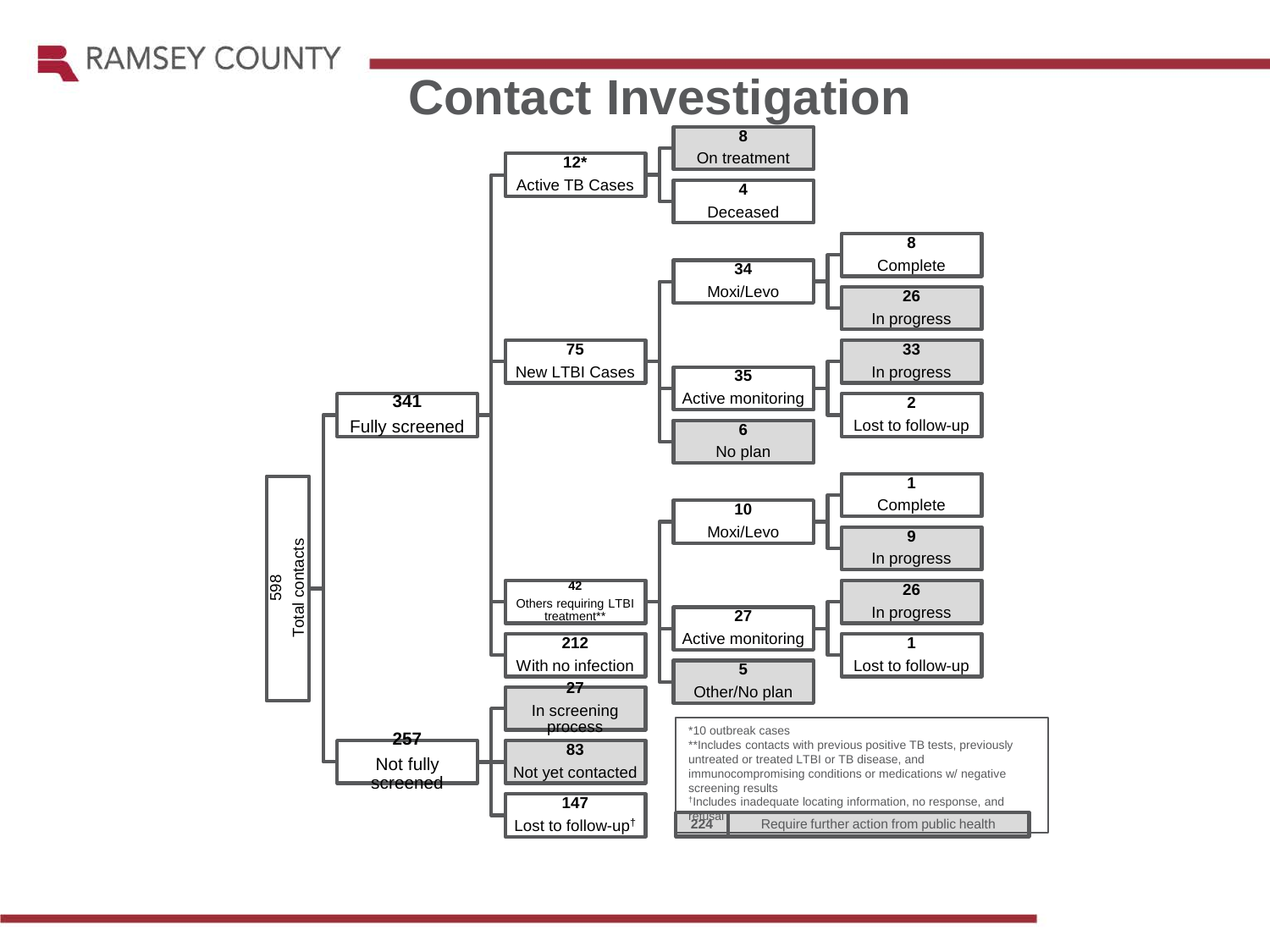

#### Months of Moxi/Levo Completed by Follow-Up Provider 4/2/18



Number of Months Completed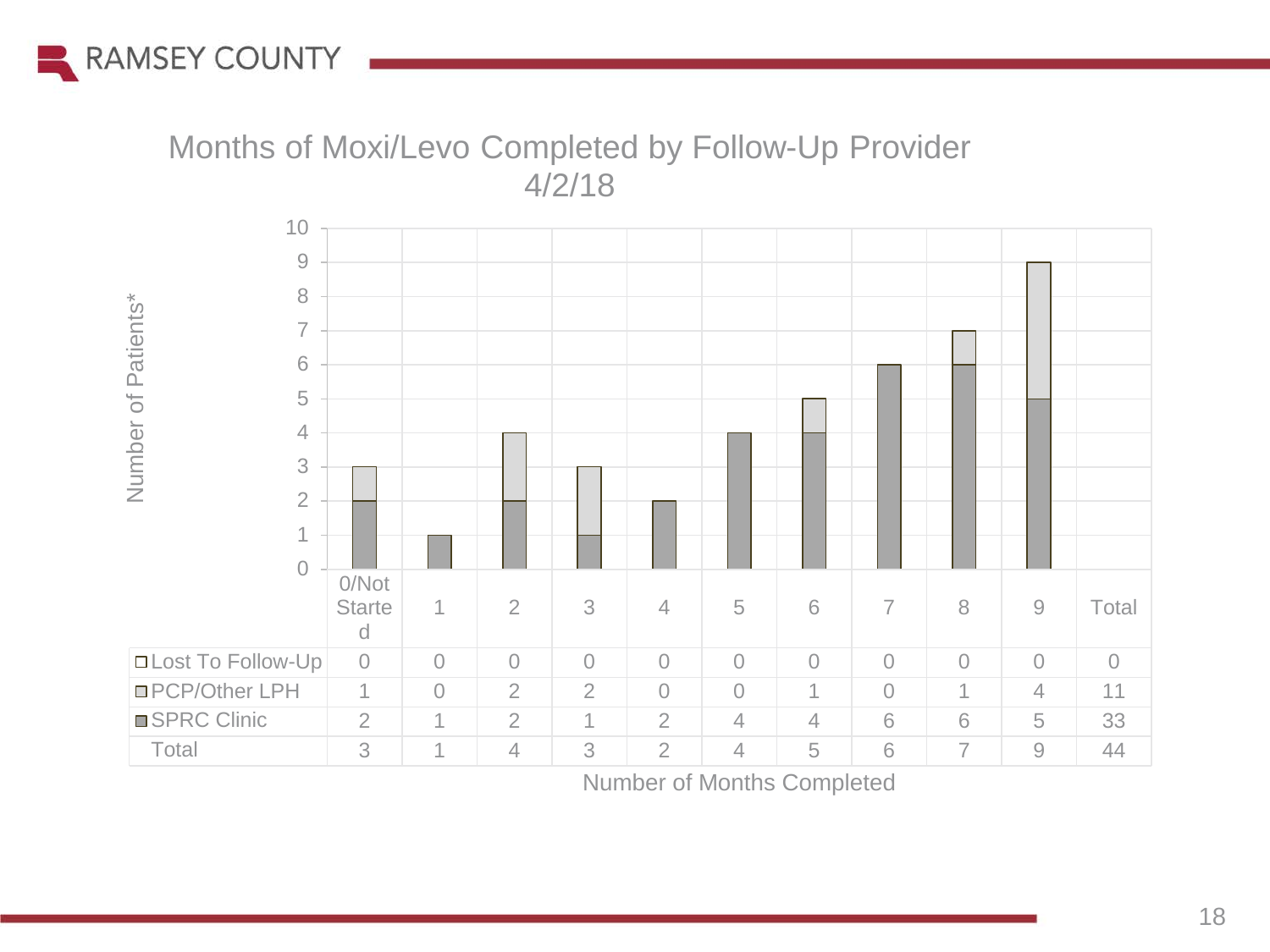

#### Active Monitoring Exams Completed by Follow-Up Provider 4/2/18



Last Exam Completed

\*Overdue for next exam with no future exams scheduled. Contacts who are overdue for next exam but have a future exam scheduled are included in their respective follow-up provider category.